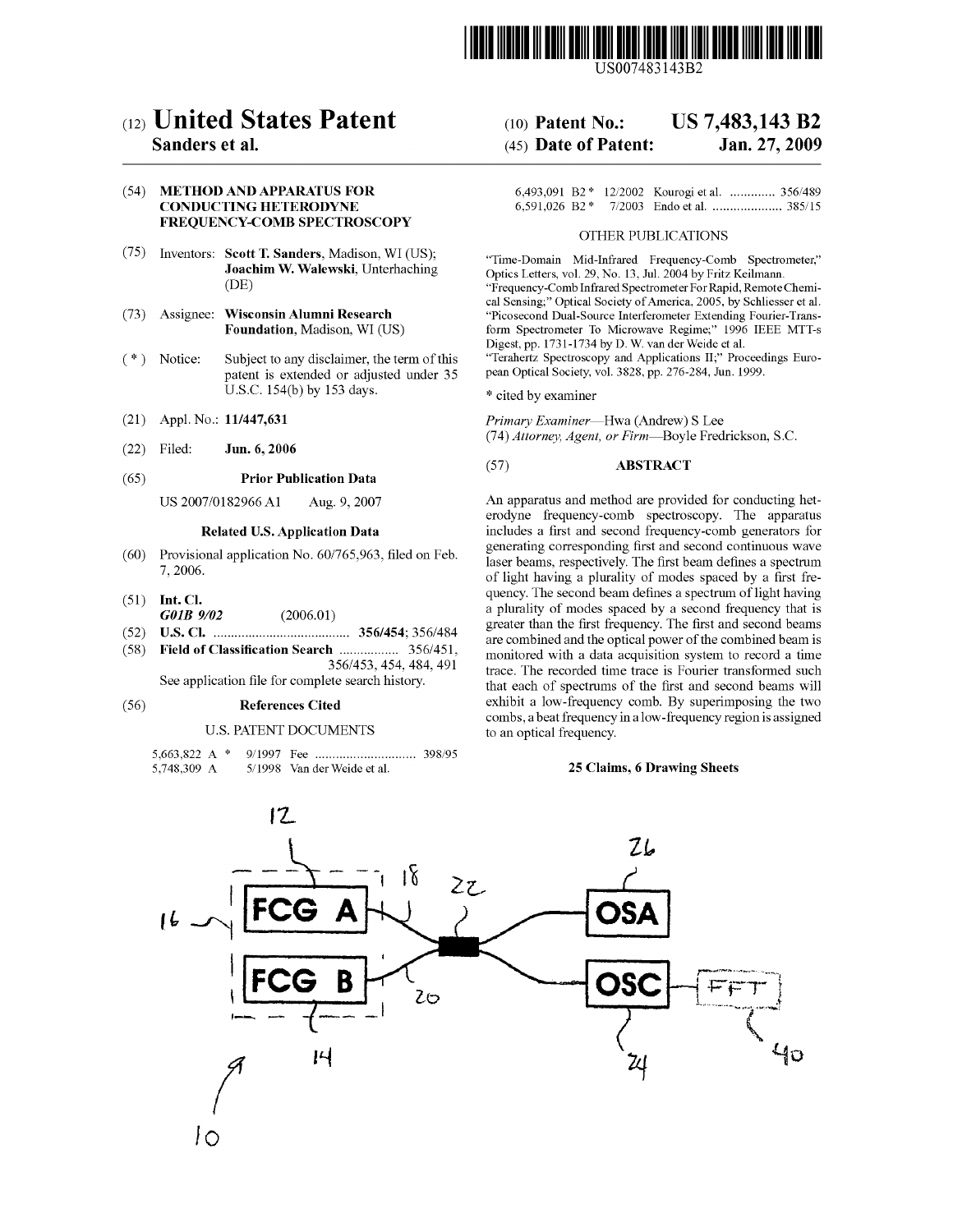

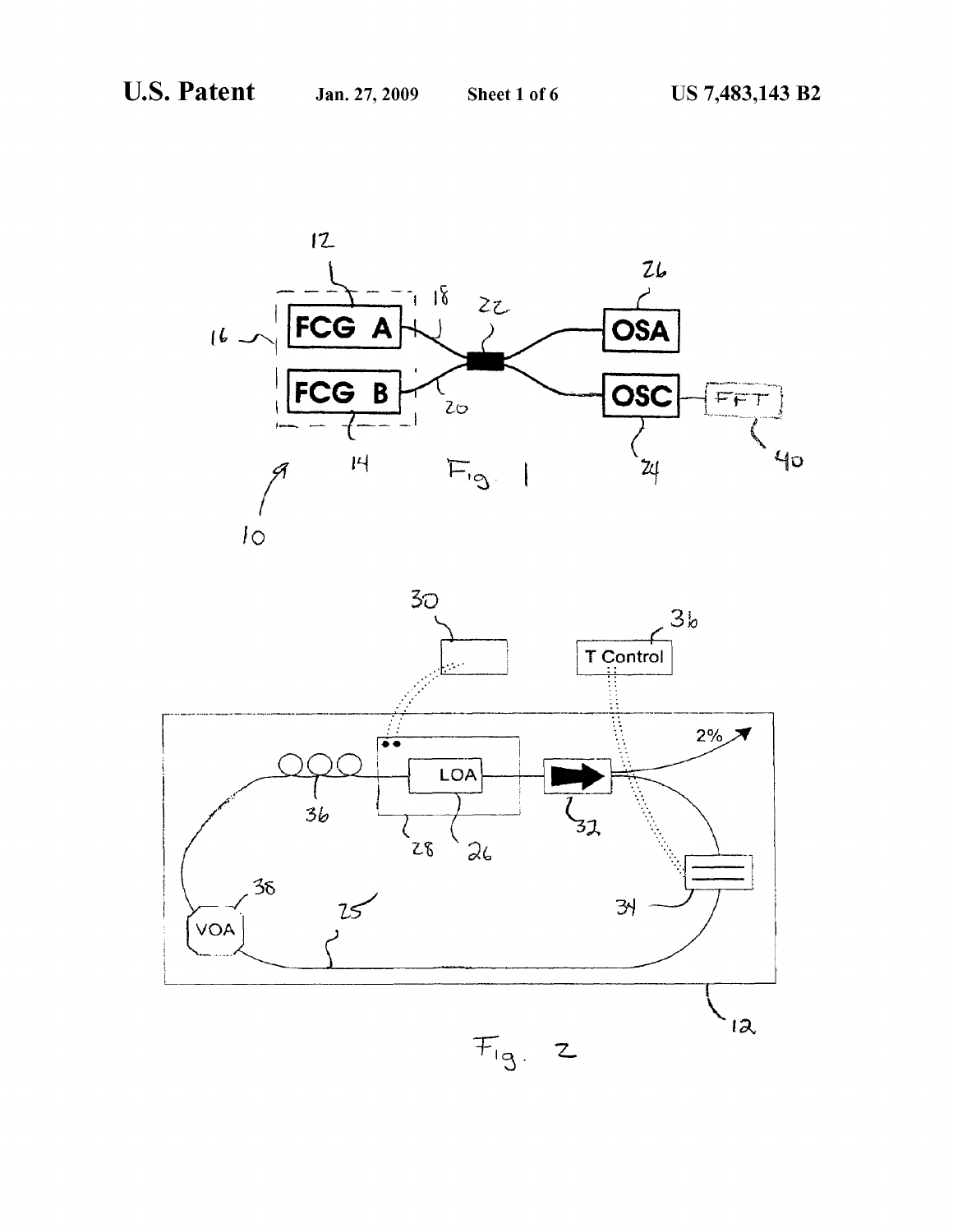

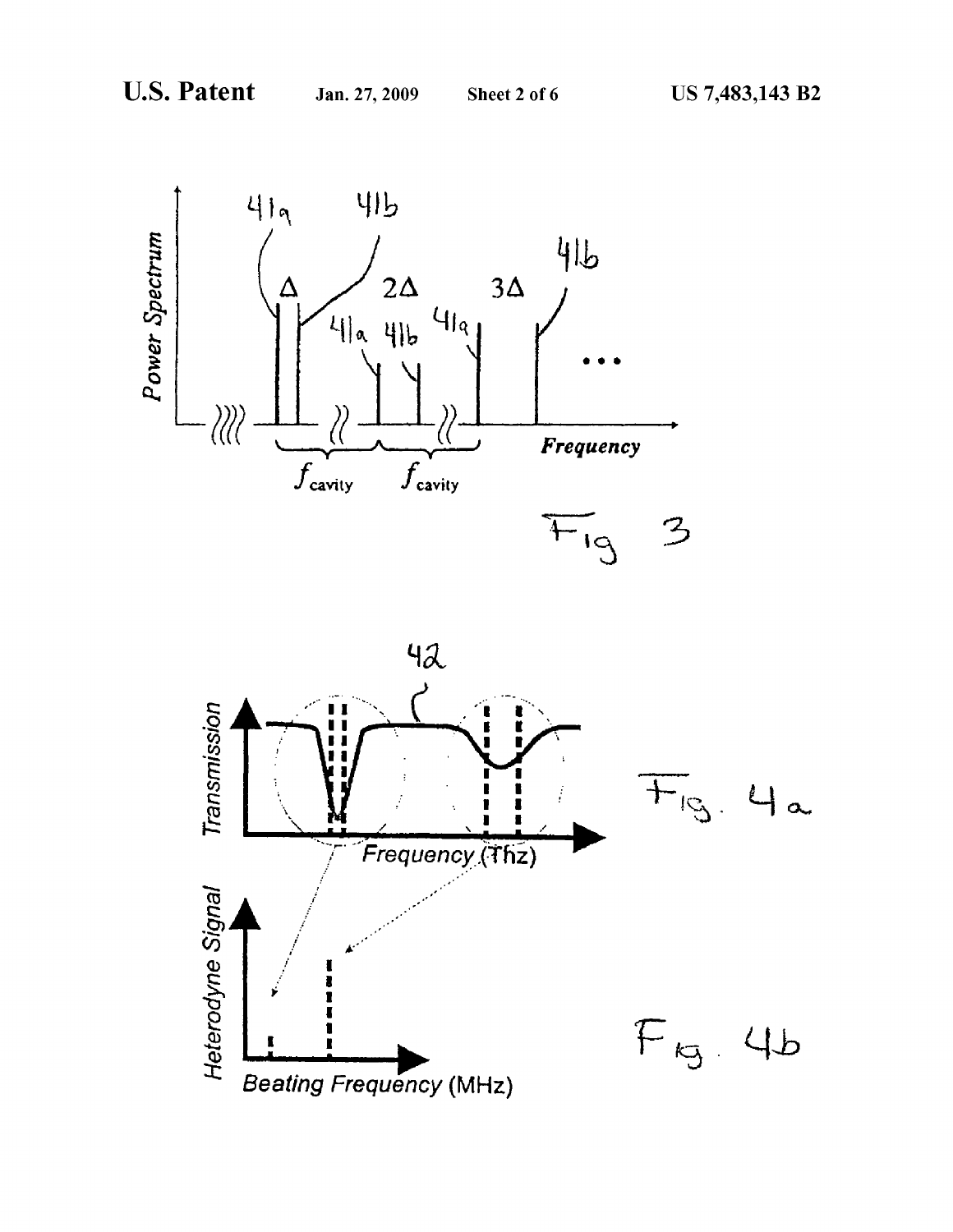

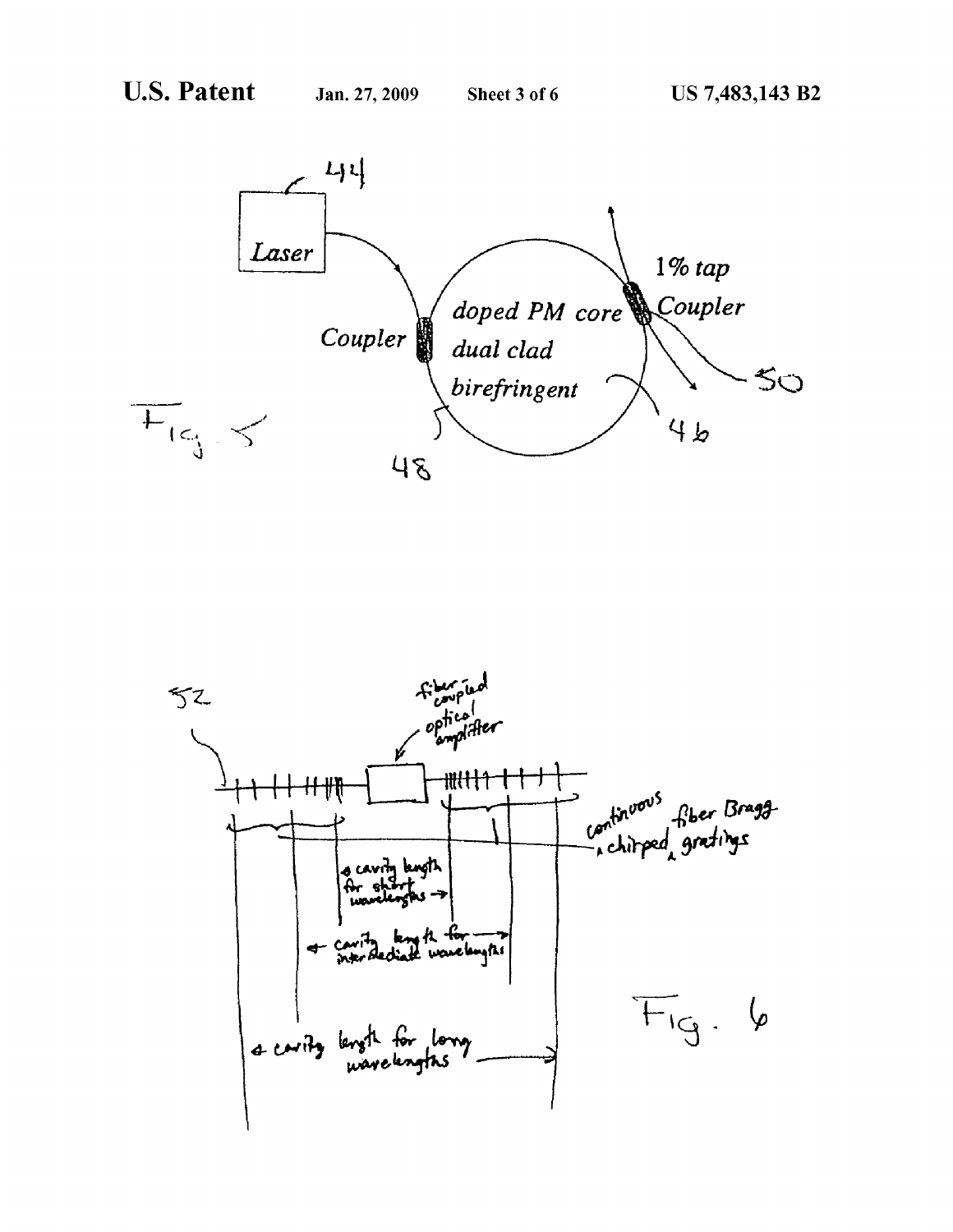

 $F_{15}$  7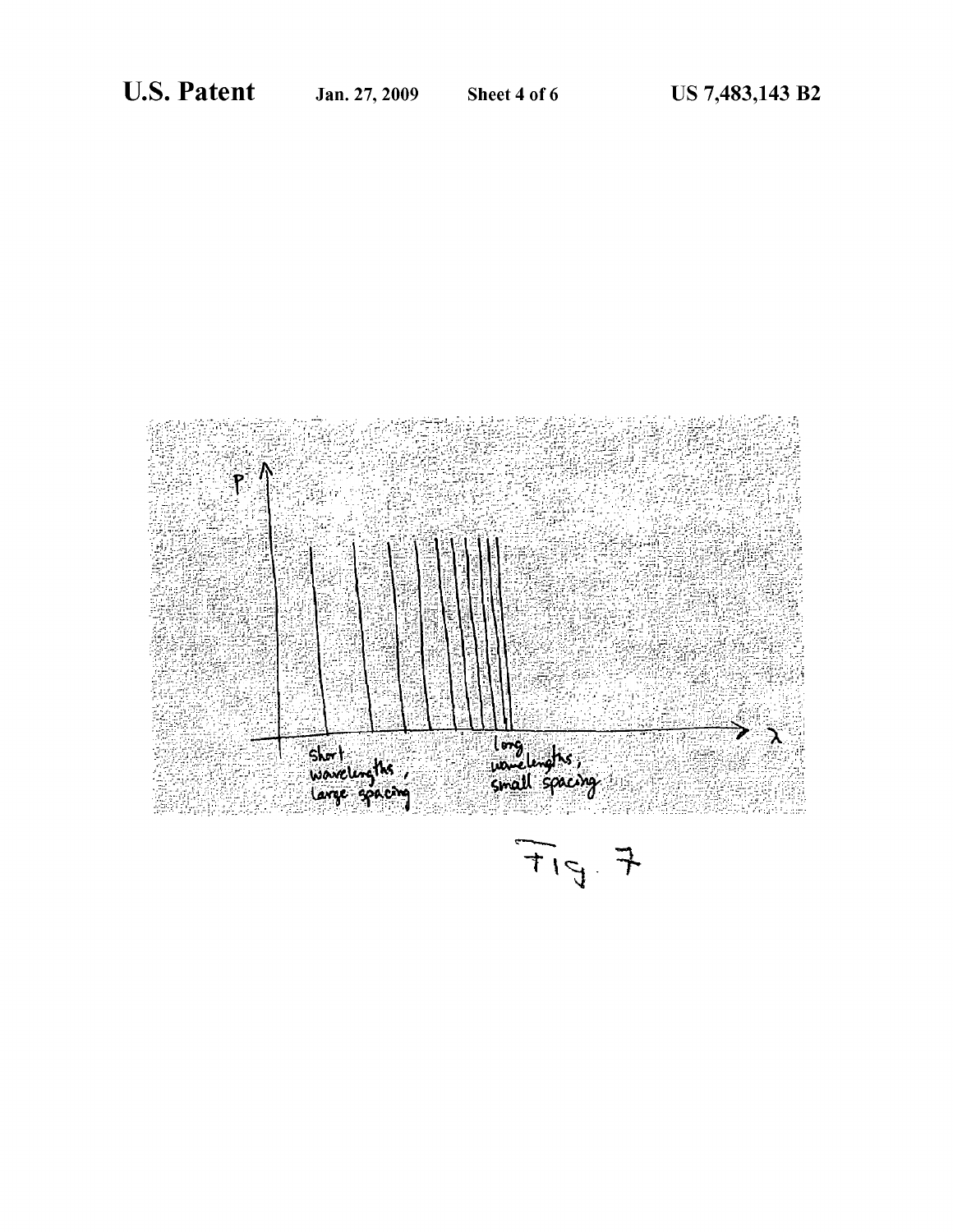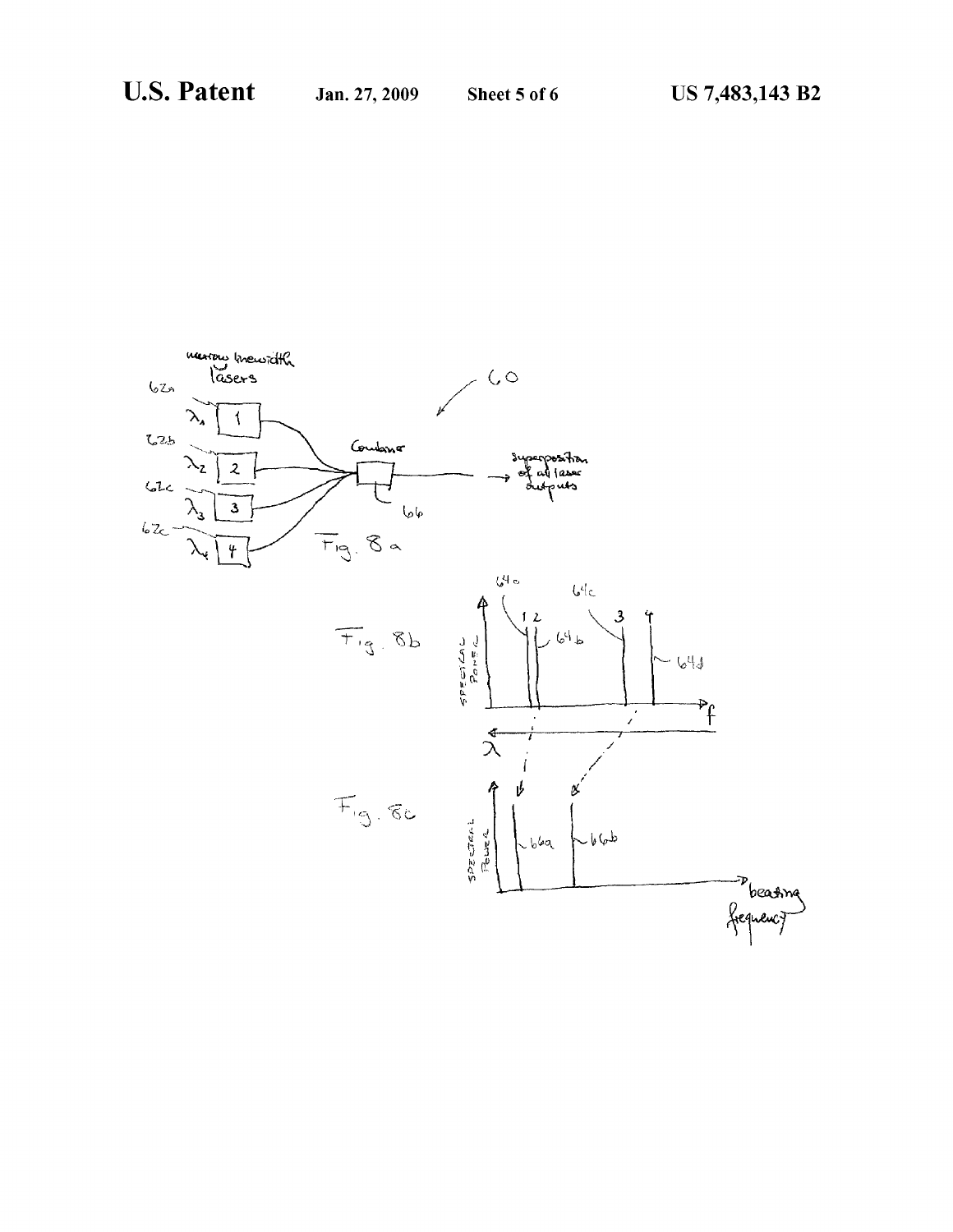



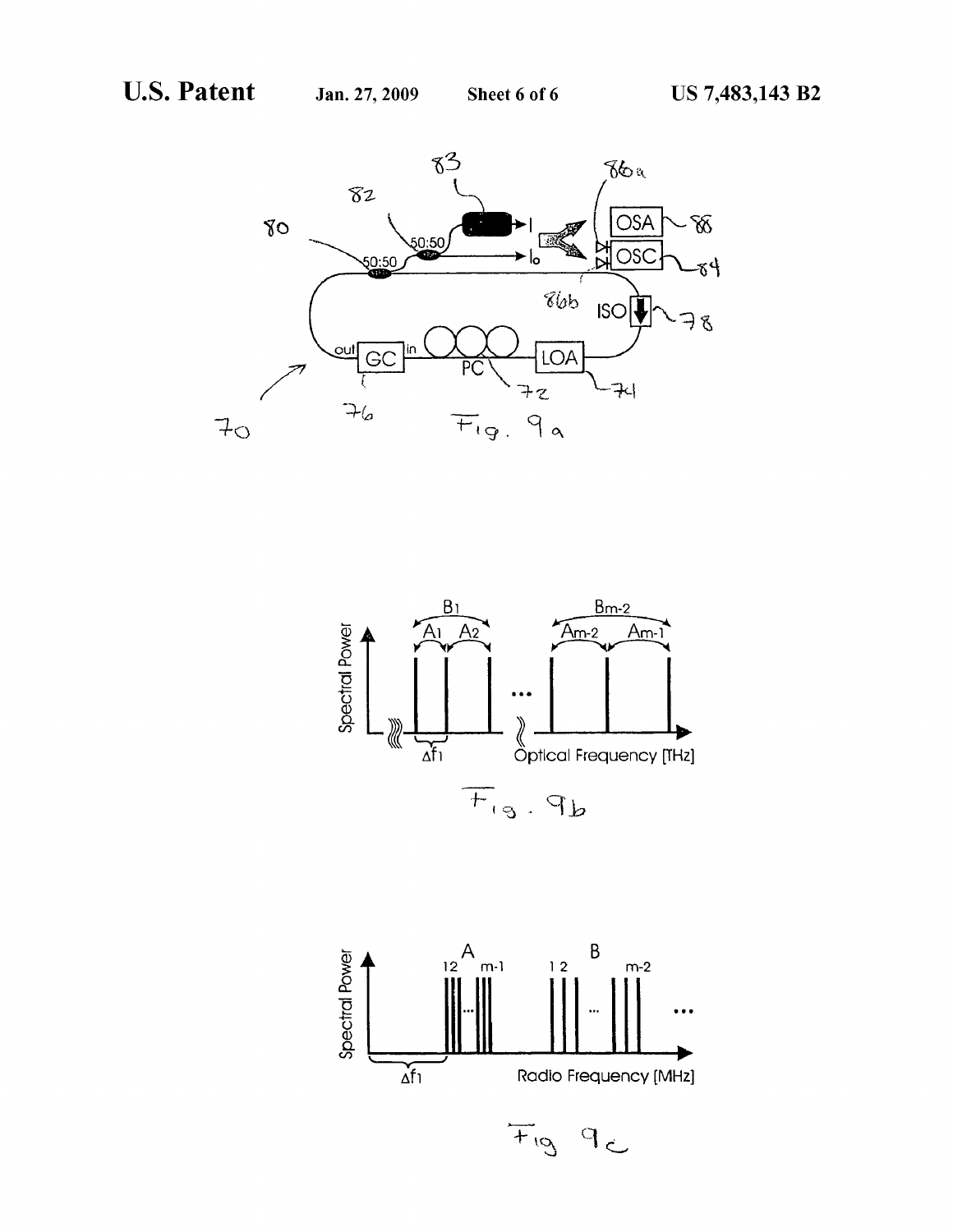# **METHOD AND APPARATUS FOR CONDUCTING HETERODYNE FREQUENCY-COMB SPECTROSCOPY**

# CROSS-REFERENCE TO RELATED APPLICATIONS

This application claims the benefit of U.S. Provisional Application Ser. No. 60/765,963, filed Feb. 7, 2006.

# REFERENCE TO GOVERNMENT GRANT

This invention was made with United States government support awarded by the following agencies: DOE DE-FC26- 02NT41431. The United States has certain rights in this 15 invention.

### FIELD OF THE INVENTION

This invention relates generally to Fourier-transform spec- 20 troscopy, and in particular, to method and apparatus for conducting heterodyne frequency-comb spectroscopy utilizing a pair of continuous-wave, frequency-comb generators.

# BACKGROUND AND SUMMARY OF THE INVENTION

Fourier-transform infrared spectrometry is an established and very powerful tool for the spectral analysis of light emitted and transmitted by gases, liquids and solids. In its most 30 common form, a Fourier transform spectrometer includes two mirrors located at a right angle to each other and oriented perpendicularly. A beamsplitter is positioned at the intersection of the reflection of the mirrors and oriented at a 45° angle relative to the mirrors. Radiation, such as light, is directed at 35 the beamsplitter such that the beamsplitter divides the beam into two parts. The parts of the beams are reflected off corresponding mirrors and recombined. The recombined parts of the beam are sensed by a detector at the output of the spectrometer. It can be appreciated that the signal recorded at the  $40$ output is dependent upon the wavelength of the light and the optical path difference between the beamsplitter and each of the two mirrors. By varying the position of one of the mirrors along a predetermined axis, an interference pattern is gener- $\frac{1}{45}$  frequency-comb generator generates a second continuous

In heterodyne spectroscopy, the different colors of light that are naturally encoded by their unique wave frequencies are exploited. These frequencies are generally too high to be detected directly. As such, frequency down-conversion can be achieved by mixing a light wave with narrow-bandwidth light  $50^{\circ}$  combiner combines the first and second beams and provides of a known, but slightly different frequency. Consequently, the envelope of light will oscillate at a beat frequency, i.e., the difference between the frequencies of the two light waves. The beat frequency can be tailored to reside in the radio frequency and lower frequency bands. It becomes a simple 55 task to measure the amplitude of the beat frequency using standard detectors and standard data acquisition devices like oscilloscopes. However, it can be appreciated that researchers often need to measure more complicated spectra, encompassing thousands of data points, rather than just two. Consequently, in order to expand the basic heterodyne spectroscopy approach to full spectral measurements, one would need a large number of lasers with known frequencies. Hence, this approach can be unduly burdensome.

In order to overcome the limitations of the basic hetero- <sup>65</sup> dyne spectroscopy approach, mode-locked femtosecond coupler generates the first beam from a first output portion of lasers have been used. As is known, the spectrum of a mode- the optical power and directs a feedback portion of the optical

**2** 

locked femtosecond laser is defined by a comb of equidistant frequencies called modes. By overlapping the output of two lasers that generate slightly different combs, one can generate a multiplicity of down-converted frequency pairs. More spe-5 cifically, the difference in the spacings between the combs is kept so small that the beat frequency of the two modes is significantly smaller than the mode spacing of a single comb. The combined beams from the two lasers will exhibit beats at multiples of the difference in the spacings between the combs. If the spectrum of the light is inferred from the Fourier transform of the signal's time trace, the spectrum will exhibit a low-frequency comb with the above-described spacing due to the optical beating. As a result, any frequency pairs would be attenuated and show up in the beat spectrum. By superimposing the two combs, a beat frequency in a low-frequency region is assigned to an optical frequency.

While functional for its intended purpose, it can be appreciated that the use of mode-locked femtosecond lasers is cost prohibitive for most applications. Individual femtosecond lasers can cost several hundred thousands of dollars. As a result, it is highly desirable to provide a simple and inexpensive heterodyne frequency-comb spectroscopy system that allows for full spectral measurements. In addition, the use of  $_{25}$  mode-locked femtosecond lasers generally requires the use of moving parts, which adds to the cost and complexity of this approach.

Therefore, it is a primary object and feature of the present invention to provide a heterodyne spectroscopy system that allows for full spectral measurements.

It is a further object and feature of the present invention to provide a heterodyne frequency-comb spectroscopy system that is inexpensive and technically simple.

It is a still further and object of the present invention to provide heterodyne frequency-comb spectroscopy system that utilizes continuous-wave, frequency-comb generators and is free of moving parts.

In accordance with the present invention, an apparatus is provided for conducting heterodyne frequency-comb spectroscopy. The apparatus includes a first frequency-comb generator for generating a first continuous wave laser beam. The first beam defines a spectrum of light that includes a plurality of optical frequencies spaced by a first frequency. A second wave laser beam. The second beam defines a spectrum of light that includes a plurality of optical frequencies spaced by a second frequency. A beam combiner is operatively connected to the first and second frequency-comb generator. The beam the same as a combined beam. The combined beam has a plurality of beat frequencies dependent upon the optical frequencies of the spectrums of light defined by the first and second beams.

The first frequency-comb generator includes a filter having an input and an output. The filter controls the spacing of the plurality of optical frequencies of the first beam. The filter includes an etalon and the first frequency-comb generator includes a controller operatively connected to the filter. The controller controls the temperature of the etalon. The spacing of the plurality of optical frequencies of the first beam is dependent on the temperature of the etalon.

The first frequency-comb generator includes an optical amplifier for generating an initial laser beam having predetermined optical power and an output coupler. The output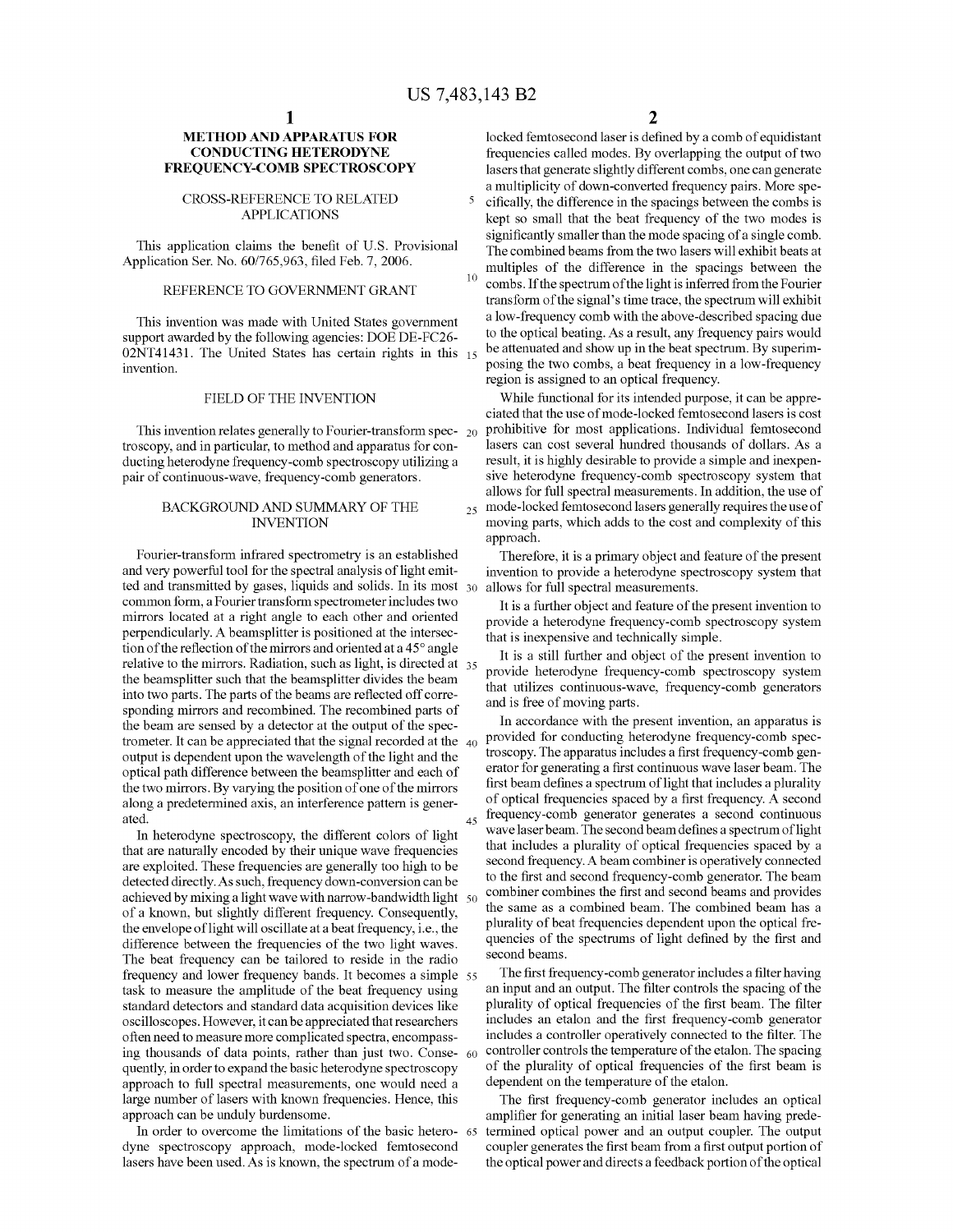power to the input of the filter. The first output portion of the optical power is generally equal to 2 percent of the optical power.

isolator operatively connected to the linear optical amplifier and to the optical coupler. The isolator insures the optical power propagates in a first direction. An optical attenuator has an input operatively connected to the output of the filter and an output. A polarization cavity has an input operatively connected to the output of the optical attenuator and an output 10 operatively connected to the input of the optical actuator. The optical attenuator controls the optical power of the initial laser beam. The polarization cavity maintains the linear polarization of the feedback portion of the optical power.

A spectrum analyzer may be operatively connected to the 15 beam combiner. The spectrum analyzer records the combined beam. An enclosure is provided for receiving the first and second frequency-comb generators therein.

In accordance with a further aspect of the present invention, an apparatus is provided for conducting heterodyne fre- 20 quency-comb spectroscopy. The apparatus includes first and second frequency-comb generators. Each frequency-comb generator includes a laser cavity and an output coupler. The laser cavity propagates optical power traveling thereon. The output coupler optically communicates with the laser cavity 25 for receiving the optical power. The output coupler generates a continuous wave laser beam from a first output portion of the optical power. The continuous waver laser beam defines a spectrum of light that includes a plurality of optical frequencies spaced by a frequency. A beam combiner is operatively 30 connected to the first and second frequency-comb generators. The beam combiner combines the first and second continuous wave laser beams generated by the first and second frequency-comb generators and provides the same as a combined beam. The combined beam has a plurality of beat fre- <sup>35</sup> quencies dependent upon the optical frequencies of the spectrums of light defined by the first and second continuous wave laser beams.

Each frequency-comb generator includes a filter optically communicating with the laser cavity. The filter includes an 40 etalon and each frequency-comb generator includes a controller operatively connected to the filter. The controller controls the temperature of the etalon. The spacing of the plurality of optical frequencies of the spectrum of light is dependent on the temperature of the etalon. The first output portion of the 45 optical power is generally equal to 2 percent of the optical power. A spectrum analyzer may be operatively connected to the beam combiner. The spectrum analyzer records the combined beam.

In accordance with a still further aspect of the present 50 invention, a method is provided for conducting heterodyne frequency-comb spectroscopy. The method comprises the steps of generating at least one continuous wave comb defined by a plurality of optical frequencies. The optical frequencies of the at least one continuous wave comb are 55 down-converted and an optical spectrum for the at least one continuous wave comb is determined from the down-converted optical frequencies.

The step of generating the at least one continuous wave comb includes the steps of generating a first continuous wave 60 laser beam having a plurality of optical frequencies spaced by a first frequency that define a first continuous wave comb and generating a second continuous wave laser beam having a plurality of optical frequencies spaced by a second frequency that define a second continuous wave comb. The step of 65 down-converting the optical frequencies includes the step of superimposing the first and second continuous wave combs to

**4** 

determine a beat spectrum. The step of generating the first continuous wave laser beam includes the step of generating optical power having a spectrum. At least a portion of the The first frequency-comb generator may also include an optical power is filtered so that the spectrum has the plurality 5 of optical frequencies spaced by the first frequency. The first continuous wave laser beam is generated in response to the spectrum. The step of filtering at least a portion of the optical power includes the additional step of passing the portion of the optical power through an etalon.

> In accordance with a still further aspect of the present invention, a method is provided for conducting heterodyne frequency-comb spectroscopy. The method includes the step of generating at least one continuous wave comb defined by a plurality of optical frequencies. The plurality of optical frequencies is designated to generate modulations at lower beating frequencies and the lower beating frequencies are designated to observe an optical spectrum.

> The method may include the additional step of exposing the at least one continuous wave comb to a predetermined stimulus. The exposing step may include the step of passing the at least one continuous wave comb through a sample. The at least one continuous wave comb may be generated by generating a first continuous wave laser beam having a plurality of optical frequencies spaced by a first frequency that define a first continuous wave comb and generating a second continuous wave laser beam having a plurality of optical frequencies spaced by a second frequency that define a second continuous wave comb. In addition, the step of designating the plurality of optical frequencies may include the step of superimposing the first and second continuous wave combs to generate the lower beating frequencies.

# BRIEF DESCRIPTION OF THE DRAWINGS

The drawings furnished herewith illustrate a preferred methodology of the present invention in which the above advantages and features are clearly disclosed as well as others which will be readily understood from the following description of the illustrated embodiment.

In the drawings:

FIG. **1** is a schematic view of an apparatus for conducting heterodyne frequency-comb spectroscopy in accordance with the present invention;

FIG. **2** is a schematic view of a frequency-comb generator for the apparatus of the present invention;

FIG. **3** is a graphical representation of the power versus the frequency of the frequency-combs generated by the frequency generators of the apparatus of the present invention;

FIG. *4a* is a graphical representation of an exemplary absorption spectroscopy showing the transmission intensity versus the frequency of the frequency-combs generated by the frequency generators of the apparatus of the present invention;

FIG. *4b* is a heterodyned graphical representation of the signal depicted in FIG. *4a* showing the heterodyned signal versus the beat frequency;

FIG. **5** is a schematic view of an alternate embodiment of the apparatus for conducting heterodyne frequency-comb spectroscopy in accordance with the present invention;

FIG. **6** is a schematic view of a still further embodiment of the apparatus for conducting heterodyne frequency-comb spectroscopy in accordance with the present invention;

FIG. **7** is a graphical representation of the power versus the frequency of the frequency-combs generated by the apparatus of FIG. **6;**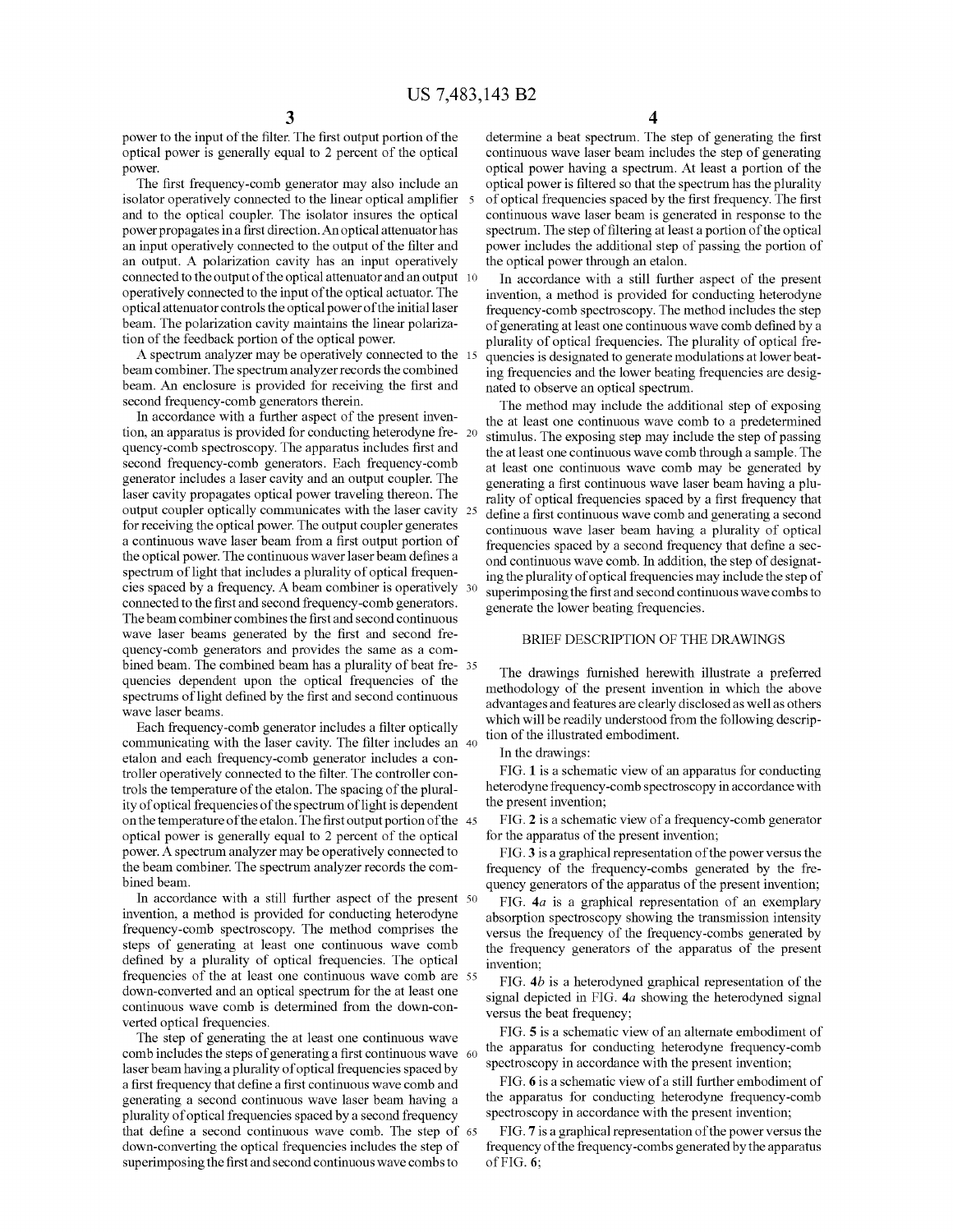FIG. *Sa* is a schematic view ofa still further embodiment of the apparatus for conducting heterodyne frequency-comb spectroscopy in accordance with the present invention;

FIG. **Sb** is a graphical representation of the power versus the frequency of the frequency-combs generated by the apparatus of FIG. *Sa;* 

FIG. **Sc** is a heterodyned graphical representation of the signal depicted in FIG. **Sb** showing the heterodyned signal versus the beat frequency;

FIG. **9***a* is a schematic view of a still further embodiment of 10 the apparatus for conducting heterodyne frequency-comb spectroscopy in accordance with the present invention;

FIG. *9b* is a graphical representation of the spectral power versus the optical frequency of the absorption spectrum generated by the apparatus of FIG. *9a;* and

FIG. **Sc** is a graphical representation of the down-converted signal depicted in FIG. *9b* showing the spectral power versus the beat frequency in the radio frequency range.

### DETAILED DESCRIPTION OF THE DRAWINGS

Referring to FIG. **1,** the frequency-comb spectroscopy system of the present invention is generally designated by the reference numeral **10.** Frequency-comb spectroscopy system **10** includes first and second frequency-comb generators **12** 25 and **14,** respectively, housed within a single cavity such as environmentally sealed box **16.** As hereinafter described, the outputs **18** and **20** of first and second frequency-comb generators **12 and 14,** respectively, are combined at node **22** and provided to oscilloscope **24** and optical spectrum analyzer **26.** 30 oscilloscope **24.** The time trace recorded with this device can It is noted that first and second frequency-comb generators **12**  and **14,** respectively, are identical in structure. As such, the description hereinafter of first frequency-comb generator **12**  is understood to describe the structure of second frequencycomb generator **14** as if fully provided herein.

Referring to FIG. **2,** first frequency-comb generator **12**  includes a fiber cavity such as fiber ring **25** for propagating optical energy between the various components of first frequency-comb generator **12** hereinafter described. It is noted that the following description of the location of the various  $_{40}$ components on fiber ring **25** is merely exemplary and that the various component may be rearranged on fiber ring **25** without deviating from the scope of the present invention. Fiber ring **25** may take the form of a polarization-maintaining, dual-clad fiber. By way of example, the material from which fiber ring **25** is fabricated may doped with laser-active atoms or molecules and the core of fiber ring **25** may be embedded in a transparent second cladding in order to propagate the optical energy along the resonator core.

First frequency-comb generator **12** further includes an optical amplifier such as linear optical amplifier **26** mounted on base plate **28** and electrically coupled to power source **30.**  Linear optical amplifier **26** is a semiconductor optical amplifier designed such that its output power is highly linear with respect to input power. It is similar to a conventional semi- 55 conductor optical amplifier, except that a vertical-cavity surface-emitting laser operates simultaneously in the same gain medium as the amplifier. However, it can be appreciated that a conventional optical amplifier may be used without deviating from the scope of the present invention. The laser or optical energy generated by linear optical amplifier **26** is continuous and has a spectrum defined by a frequency-comb that is generated by the resonator core of fiber ring **25** in which the lasing material is embedded, since only integer multiples of the laser wavelength fit into the resonator core.

The optical energy outputted of linear optical amplifier 26 is provided to optical isolator **32.** As is conventional, isolator **6** 

**32** eliminates the effects of optical feedback of the optical energy generated by linear optical amplifier **26** and guarantees the unidirectional lasing operation of first frequencycomb generator **12.** The output of first frequency-comb gen-5 erator **12** is taken from an output coupler that is integrated into isolator **32.** As a result, a predetermined percentage of the propagating light, e.g., 2%, is taken as the output of first frequency-comb generator **12** and a predetermined percentage of the propagating light, e.g., 98%, is taken as feedback for the first frequency-comb generator 12. The feedback portion of the propagating light is imputed into a tunable comb filter or etalon **34.** Etalon **34** outputs optical energy having a spectrum defined by a comb of wavelengths or modes, each separated by a desired frequency. Each mode defines a cor-15 responding optical frequency. In the depicted embodiment, temperature controller **36** is operatively connected to etalon **34.** Utilizing temperature controller **36,** the temperature of etalon **34** may be controlled in predetermined increments, e.g., tenths of a degree Kelvin, the frequency spacing of the 20 modes may be fine-tuned. The output of etalon **34** is passed through variable optical attenuator **38** to control the output power of first frequency-comb generator **12** and through polarization cavity **36** to maintain the linear polarization of the frequency-comb traveling on fiber ring **25.** 

The outputs of first and second frequency-comb generators **12 and 14,** respectively, are combined in any conventional manner at node **22.** By way of example, the optical power of this combination may then be monitored with a data acquisition system, such as a photo receiver and a real-time sampling then be Fourier transformed, block **40.** The combined outputs can also be recorded with optical spectrum analyzer **26.** 

It is noted first and second frequency-comb generators **12**  and **14,** respectively, may be combined on a single fiber ring having two polarization axes. As such, the effective lengths of polarization in the fiber ring are different. Therefore, the optical energy generated by a single optical amplifier will propagate on the fiber ring travel along paths of different length. In such manner, first and second frequency combs can be generated.

In operation, the method of the present invention relies on first and second frequency-comb generators **12 and 14,**  respectively, to generate corresponding spectrums of light that are characterized as frequency combs with slightly different mode spacing. The frequency comb generated by the first frequency-comb generator **12** is designated by the reference number **41a** and the frequency comb generated by the second frequency-comb generator **14** is designated by the reference number **41b,** FIG. **3.** As heretofore described, the mode spacing of the frequency combs may be controlled by using temperature controllers **3 6** to fine tune the temperatures of etalons **34** of first and second frequency-comb generators **12** and **14,** respectively. Referring to FIG. **3,** the mode spacings of the frequency comb generated by first frequency-55 comb generator **12** are designated as *fcavity* hertz, while the mode spacings of the frequency comb generated by second frequency-comb generator 14 are designated as  $f_{cavity}$ +  $\Delta$ hertz. The difference between the mode spacings  $\Delta$  of the frequency comb generated by the first frequency-comb generator 12 and the frequency comb generated by second frequency-comb generator **14** is kept small so the beat frequency of the modes is always significantly smaller than the mode spacing  $f_{cavity}$  of the frequency comb generated by the first frequency-comb generator **12.** The combined beam generated 65 at node **22** will exhibit beats at m multiples of the difference between the mode spacings  $\Delta$ , i.e.  $\Delta$ ,  $2\Delta$ ,  $3\Delta$ , etc. When overlapping the frequency combs, the time trace of the optical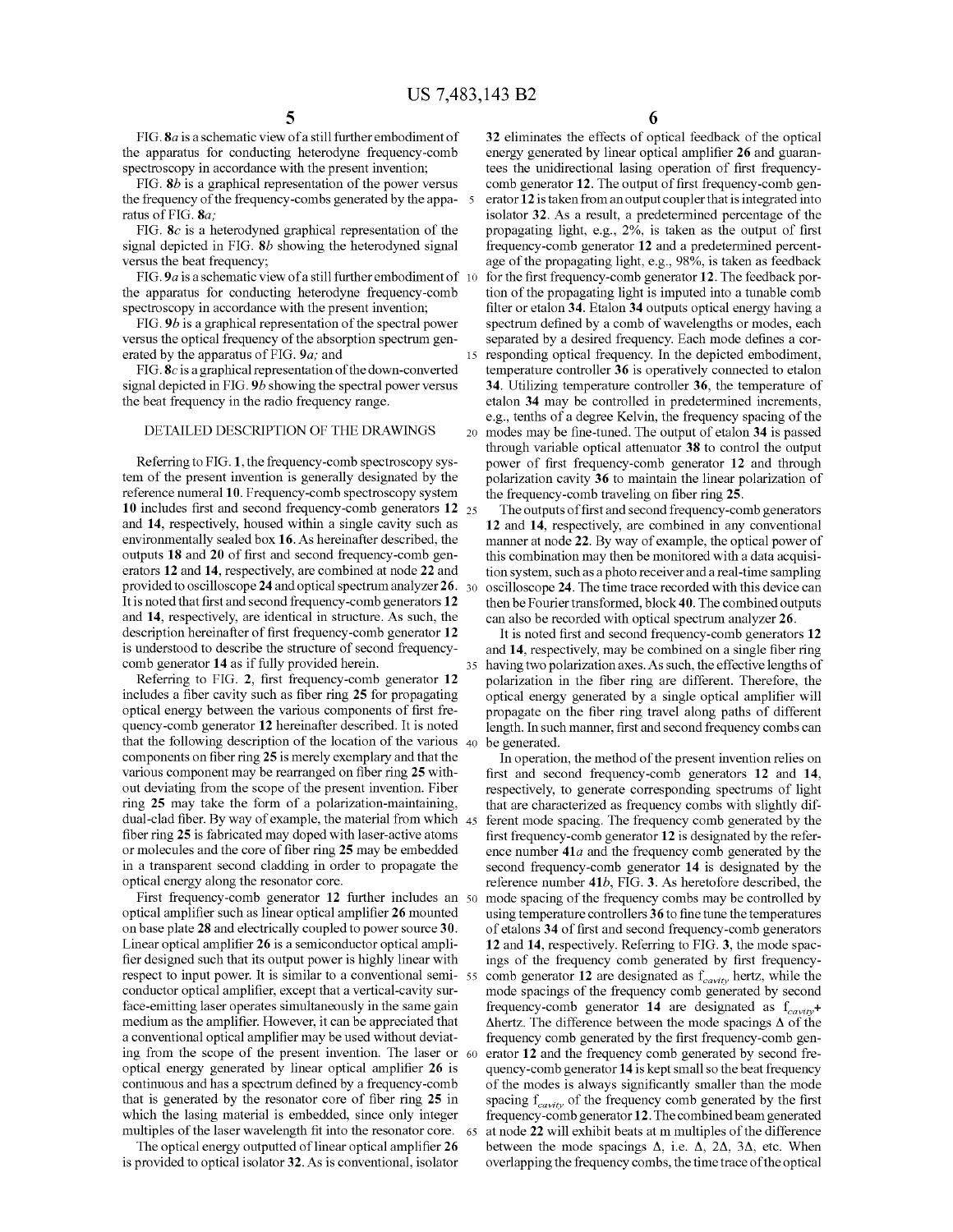power exhibits variations at various beat frequencies. If any of the frequency pairs would be attenuated, this would show up in the beat spectrum. By superimposing the two frequency combs, the methodology of the present invention allows a user to down convert and assign the optical frequencies of the 5 two frequency combs to beat frequencies in a low frequency region.

Referring to FIGS. *4a-4b,* in the case of absorption spectroscopy, it is contemplated for first and second frequencycomb generators **12** and **14,** respectively, to emit light of ordinary colors (high frequencies). However, each color is uniquely tagged by a low-frequency beat so that it can be identified downstream. The light is directed through an absorber such that certain colors are attenuated, depicted by curve **42** in FIG. *4a.* The transmitted intensity is recorded as 15 a function of time by the detector with a bandwidth high enough to encompass the low-frequency beat comb, FIG. *4b,*  but much lower than the optical frequency of light. The recorded time trace is Fourier transformed, and the retrieved transmission spectrum reproduces that of the absorber.

Referring to FIG. **5,** it is contemplated to replace first and second frequency-comb generators **12** and **14,** respectively, with external cavity laser **44** built with a birefringent medium in cavity **46.** The frequency-comb emitted from an external cavity laser features equidistant modes and the mode spacing 25 depends on the length of cavity **46.** As is known, the roundtrip travel time for light in a cavity, and hence, the cavity mode spacing, is proportional to the refractive index of the medium through which the light travels. As depicted in FIG. **5,** optical radiation incident on a birefringent medium will generally 30 travel as two orthogonally polarized waves that travel at different speeds. In this way, two different effective cavity lengths can be supported in a single laser cavity **46,** each length supporting its own frequency comb. By choosing the appropriate birefringence, the detuning of the frequency 35 combs can be adjusted.

It order to generate the optical beating in cavity **46,** one of the polarized waves could be rotated by 90 degrees, or alternatively, the combined beam could be detected by a polarizer that has a polarization axis orientated at 45 degrees with 40 respect to the two polarized waves. Polarization-maintaining fiber **48** sustains the two polarized waves with slightly different refractive indices. Due to the polarization-maintaining character of the core of fiber **48,** the fiber will form cavities of two lengths. Output coupler **50** takes a predetermined per- 45 centage of the propagating light, e.g., 1%, as the output having a spectrum defined by a comb of wavelengths or modes similar to that depicted in FIG. **3.** 

Referring to FIG. **6,** in a still further embodiment, it is contemplated to provide a single chirped frequency comb that 50 is arranged so that each optical frequency (color) beats at a unique radio-frequency. One way to do this is to build a laser cavity **52** with an effective length that has a chromatic dependence. Each reflector forming the cavity is a chirped fiber Bragg grating. In this realization, the shortest wavelengths 55 oscillating in the cavity oscillate in a relatively short cavity, and the longest wavelengths oscillating in the cavity oscillate in a relatively long cavity. As best seen in FIG. **7,** each feature in the depicted comb will beat with all the other features. If cavity **52** is designed appropriately, each beat frequency can 60 be assigned to a unique optical frequency ( color). In this way, a down conversion analogous to the one described above for the two-comb-generator case can be achieved with a single chirped comb.

Referring to FIG. **Sa,** a still further embodiment of an 65 apparatus for conducting heterodyne frequency-comb spectroscopy is generally designated by the reference numeral **60.** 

**8** 

Apparatus **60** includes a plurality of narrow bandwidth lasers *62a-62d.* Narrow bandwidth lasers *62a-62d* generate corresponding optical energies *64a-64d,* respectively, at predetermined optical frequencies, FIG. *Sb.* Optical energies *64a-64d*  5 generated by narrow bandwidth lasers *62a-62d,* respectively, are combined by combiner **66** such that the time trace of optical energies *64a-64d* exhibits variations at various beat frequencies. As described, it can be appreciated that a user can down convert and assign the optical frequencies of optical energy pairs to beat frequencies **66a-66b** in a low frequency region. FIG. *Sc.* In the case of absorption spectroscopy, optical energies *64a-64d* are directed through an absorber such that certain colors are attenuated. The transmitted intensity is recorded as a function of time and the recorded time trace is Fourier transformed such that the retrieved transmission spectrum reproduces that of the actual spectrum of the absorber.

Referring to FIG. *9a,* a still further embodiment of an apparatus for conducting heterodyne frequency-comb spec-20 troscopy is generally designated by the reference numeral **70.**  Apparatus **70** includes ring cavity **72** including linear optical amplifier **74,** grating compressor **76,** and isolator **78** that insures unidirectional lasing operation within ring cavity **72.**  Due to the grating dispersion, the length of ring cavity 74 is wavelength-dependent since the optical energies of different frequencies ( or in other words, different colors) have different path lengths through grating compressor **76.** As such, an unequally spaced frequency comb is generated. The output of ring cavity **72** is taken from output coupler **80** and the output of output coupler **80** is taken from output coupler **82** so to generate first and second frequency combs.

In operation, the first frequency comb is passed through sample of material **83** so as to generate absorption spectrum I. Absorption spectrum I and reference spectrum  $I_0$  defined by the second frequency comb are provided to oscilloscope **84**  through photo-receivers *86a* and *86b* and to optical spectrum analyzer **88,** for reasons hereinafter described. Absorption spectrum I is defined by a plurality of not equally spaced modes m wherein the spacing of the modes changes as a function of the wavelength, FIG. *9b.* The interference of adjacent modes exhibits unique beating frequencies  $A_i$ , and thus, produces a first order replica of absorption spectrum I in the radio-frequency range, FIG. *9c.* In addition, a high order replica of the absorption spectrum I emerges from the interference of nearby, but not adjacent, modes, e.g., second order beating frequencies,  $B_i$ .

It can be appreciated that use of a higher order replica of the absorption spectrum I entails a coarser discretization. However, because of the diverging structure of the absorption spectrum I, the footprint in the radio-frequency Fourier space becomes larger in higher order replicas. Also, because the maximum full width half of each mode does not change when the mode is used in higher order, the effective finesse scales approximately with the order number. Additional advantages of high orders are the decrease of inherent semiconductor amplifier intensity noise associated with higher frequencies and the possibility of averaging multiple orders. The maximum order number is set when the information is two consecutive orders starts to overlap.

Various modes of carrying out the invention are contemplated as being within the scope of the following claims particularly pointing out and distinctly claiming the subject matter that is regarded as the invention.

## We claim:

1. An apparatus for conducting heterodyne frequencycomb spectroscopy on a sample, comprising: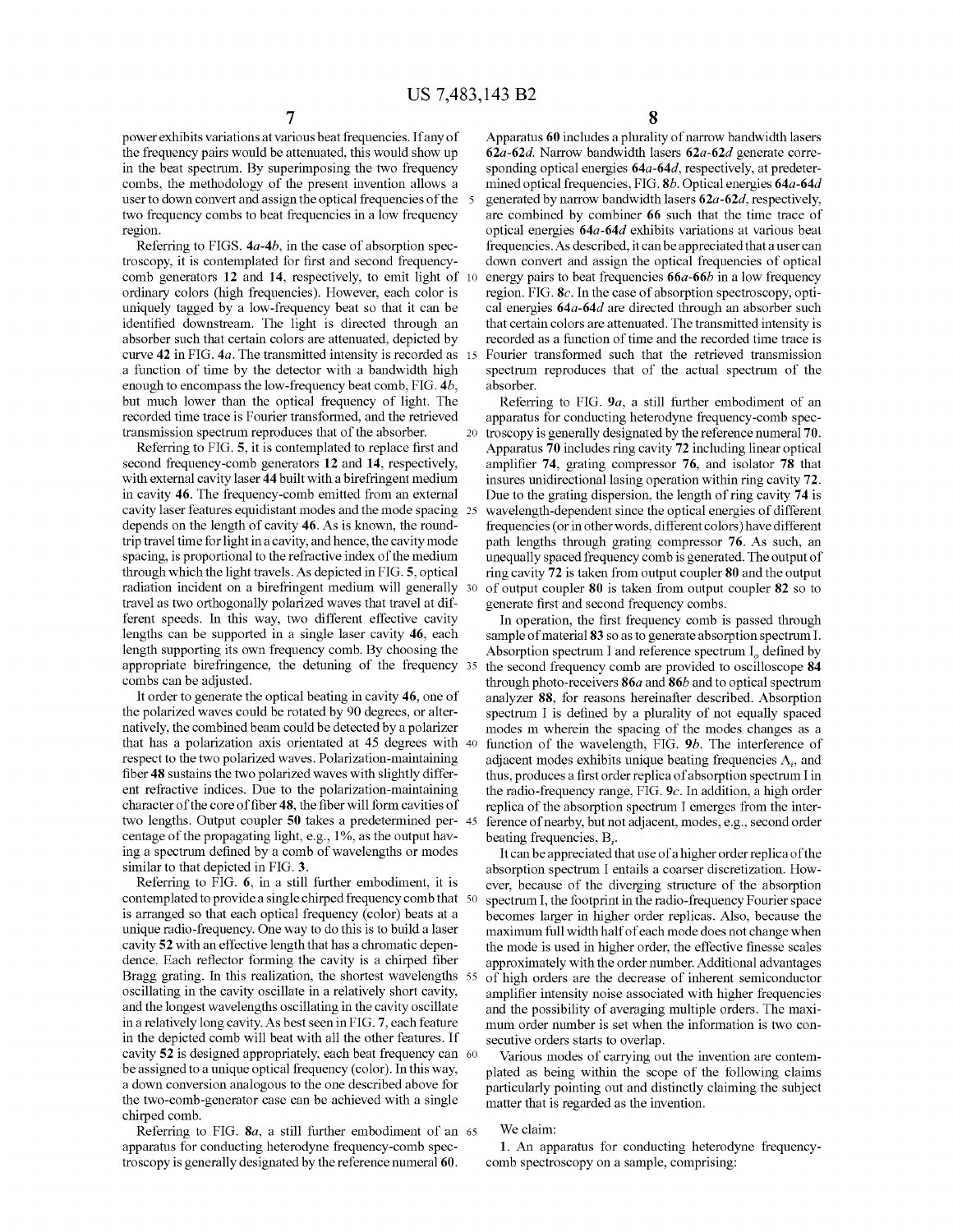- a first frequency-comb generator for generating a first continuous wave laser beam, the first beam defining a spectrum of light that includes a plurality of optical frequencies spaced by a first frequency;
- a second frequency-comb generator for generating a sec- 5 ond continuous wave laser beam, the second beam defining a spectrum of light that includes a plurality of optical frequencies spaced by a second frequency; and
- a beam combiner operatively connected to the first and second frequency-comb generators, the beam combiner 10 combining the first and second beams upstream of the sample and providing the same as a combined beam having a plurality of beat frequencies dependent upon the optical frequencies of the spectrums of light defined by the first and second beams.

**2.** The apparatus of claim **1** wherein the first frequencycomb generator includes a filter having an input and an output, the filter controlling the spacing of the plurality of optical frequencies of the first beam.

**3.** The apparatus of claim **2** wherein the filter includes an 20 etalon.

**4.** The apparatus of claim **3** wherein first frequency-comb generator includes a controller operatively connected to the filter, the controller controlling the temperature of the etalon, and wherein the spacing of the plurality of optical frequencies 25 and wherein the spacing of the plurality of optical frequencies  $25$  temperature of the etalon.<br>
25 The apparatus of the first beam is dependent on the temperature of the etalon.

**5.** The apparatus of claim **2** wherein the first frequencycomb generator includes an optical amplifier for generating an initial laser beam having predetermined optical power and an output coupler, the output coupler generating the first beam 30 from a first output portion of the optical power and directing a feedback portion of the optical power to the input of the filter.

**6.** The apparatus of claim **5** wherein the first output portion of the optical power is equal to 2 percent of the optical power. 35

**7.** The apparatus of claim **5** wherein the first frequencycomb generator includes an isolator operatively connected to the optical amplifier and to the optical coupler, the isolator ensuring the optical power propagates in a first direction.

**8.** The apparatus of claim **5** wherein the first frequency- <sup>40</sup> comb generator includes:

- an optical attenuator having an input operatively connected to the output of the filter and an output; and
- a polarization cavity having an input operatively connected to the output of the optical attenuator and an output 45 operatively connected to the input of the optical actuator; wherein:
- initial laser beam; and
- the polarization cavity maintains the linear polarization of the feedback portion of the optical power.

**9.** The apparatus of claim **1** further comprising a spectrum analyzer operatively connected to the beam combiner, the spectrum analyzer recording the combined beam.

**10.** The apparatus of claim **1** further comprising an enclo- <sup>55</sup> sure for receiving the first and second frequency-comb generators therein.

**11.** An apparatus for conducting heterodyne frequencycomb spectroscopy on a sample, comprising:

- first and second frequency-comb generators, each fre- 60 quency-comb generator including:
	- a laser cavity for propagating optical power traveling therein;
	- an output coupler optically communicating with the laser cavity for receiving the optical power and gen- 65 erating a continuous wave laser beam from a first output portion of the optical power, the continuous

wave laser beam defining a spectrum of light including a plurality of optical frequencies spaced by a frequency; and

a beam combiner operatively connected to the first and second frequency-comb generators, the beam combiner combining the first and second continuous wave laser beams generated by the first and second frequencycomb generators upstream of the sample and providing the same as a combined beam having a plurality of beat frequencies dependent upon the optical frequencies of the spectrums of light defined by the first and second continuous wave laser beams.

**12.** The apparatus of claim **11** wherein each frequencycomb generator includes a filter optically communicating 15 with the laser cavity, the filter receiving a feedback portion of the optical power from the output coupler and spacing the

optical frequencies of the spectrum of light by the frequency. **13.** The apparatus of claim **12** wherein the filter includes an etalon.

**14.** The apparatus of claim **13** wherein each frequencycomb generator includes a controller operatively connected to the filter, the controller controlling the temperature of the etalon, and wherein the spacing of the plurality of optical frequencies of the spectrum of light is dependent on the

**15.** The apparatus of claim **11** wherein the first output portion of the optical power is equal to 2 percent of the optical power.

**16.** The apparatus of claim **11** further comprising a spectrum analyzer operatively connected to the beam combiner, the optical spectrum analyzer recording the combined beam.

**17.** A method for conducting heterodyne frequency-comb spectroscopy, comprising the steps of:

- generating at least one continuous wave comb defined by a plurality of optical frequencies;
- designating the plurality of optical frequencies to generate modulations at lower beating frequencies; and
- detecting the lower beating frequencies to observe an optical spectrum for the at least one continuous wave comb.
- **18.** The method of claim **17** wherein the step of generating the at least one continuous wave comb includes the steps of: generating a first continuous wave laser beam having a plurality of optical frequencies spaced by a first frequency that define a first continuous wave comb; and
- generating a second continuous wave laser beam having a plurality of optical frequencies spaced by a second frethe optical attenuator controls the optical power of the quency that define a second continuous wave comb.

**19.** The method of claim **18** comprising the additional step of superimposing the first and second continuous wave combs to determine a beat spectrum.

**20.** The method of claim **18** wherein the step of generating the first continuous wave laser beam includes the steps of: generating optical power having a spectrum;

- filtering at least a portion of the optical power so that the spectrum has the plurality of optical frequencies spaced by the first frequency; and
- generating the first continuous wave laser beam in response to the spectrum.

**21.** The method of claim **20** wherein the step of filtering at least a portion of the optical power includes the additional step of passing the portion of the optical power through an etalon.

**22.** The method of claim **21** wherein the etalon has a temperature and wherein the step of filtering at least a portion of the optical power includes the additional step of tuning the first frequency by adjusting the temperature of the etalon.